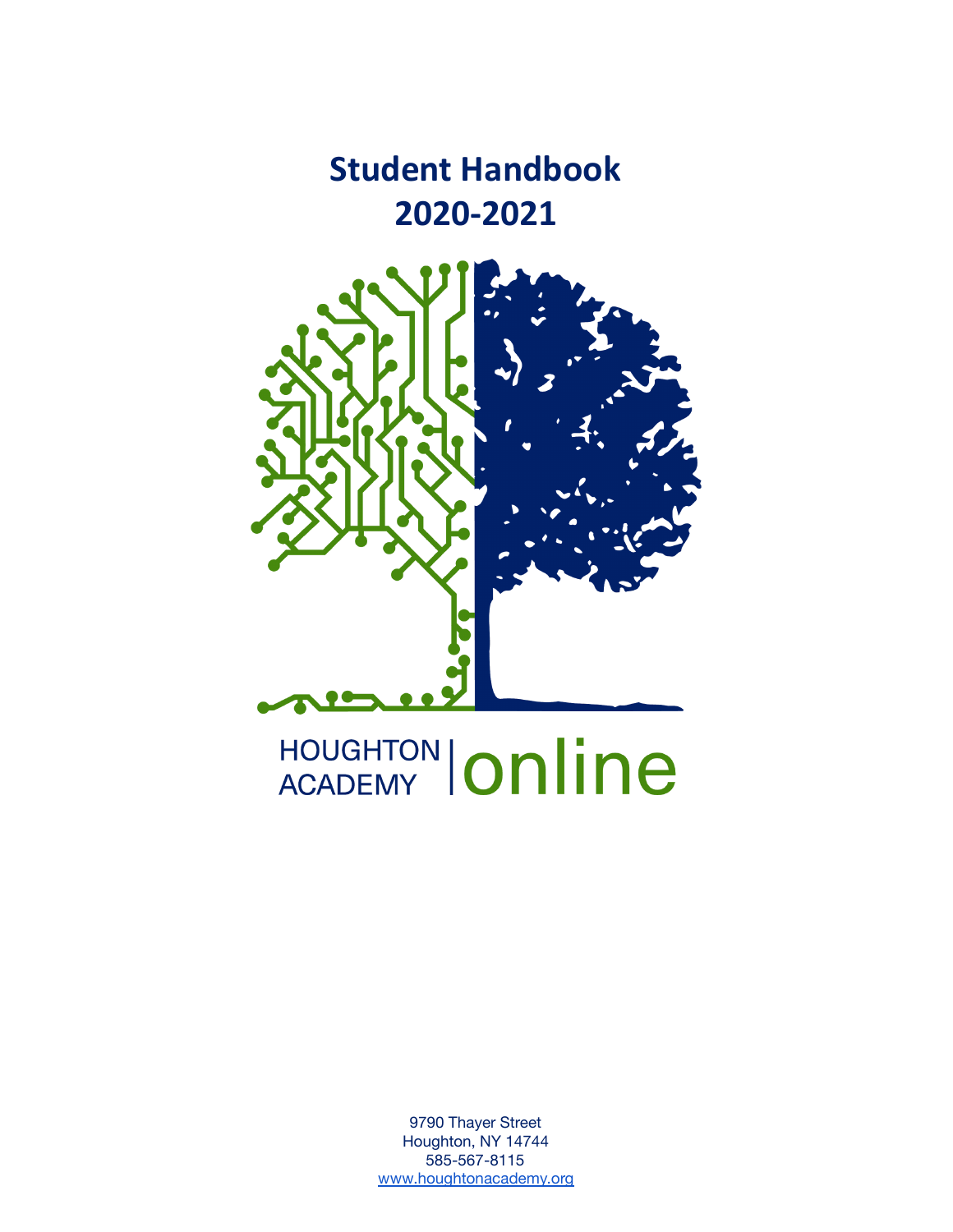#### **Introducon** 2

| <b>Academics</b>                                               |         |
|----------------------------------------------------------------|---------|
| REGISTRATION AND CLASSIFICATION                                | 3       |
| <b>GRADUATION REQUIREMENTS</b>                                 | 3       |
| <b>DIPLOMAS</b>                                                | 3       |
| VALEDICTORIAN/SALUTATORIAN ELIGIBILITY                         | 3       |
| <b>CANCELLATION OF COURSES</b>                                 | 3       |
| DUAL CREDIT COLLEGE CLASSES                                    | 3       |
| <b>MARKING SYSTEM</b>                                          | 4       |
| <b>REPORT CARDS</b>                                            | 4       |
| <b>HONOR ROLL</b>                                              | 4       |
| NATIONAL HONOR SOCIETY                                         | $4 - 5$ |
| <b>LEARNING COACH</b>                                          | 5       |
| CO-CURRICULAR ACTIVITY/ATHLETIC ELIGIBILITY                    | 5       |
| ABSENCES, EXCUSES AND TARDIES                                  | 6       |
| <b>GUIDELINES FOR INTEGRITY IN ASSIGNMENTS AND ASSESSMENTS</b> | 6       |
|                                                                |         |

#### **[Discipline](#page-6-1)**

| 6                        |
|--------------------------|
| $\overline{ }$           |
| $\overline{ }$           |
| $\overline{\phantom{a}}$ |
| $\overline{ }$           |
| $\overline{\phantom{a}}$ |
|                          |

#### Activities

| HOUGHTON COLLEGE ARTIST AND LECTURE SERIES |  |
|--------------------------------------------|--|
| <b>HOUGHTON ACADEMY SOCIAL ACTIVITIES</b>  |  |
| ATHLETIC ACTIVITIES                        |  |

#### **Student Organizations**

| -                                             |   |
|-----------------------------------------------|---|
| <b>FORMATION</b>                              |   |
| <b>ADVISORS</b>                               | 8 |
| STUDENT PUBLICATIONS - YEARBOOK and NEWSPAPER | 8 |
| STUDENT SENATE                                | 8 |
| FUNDRAISING                                   | 8 |
|                                               |   |

#### **[Policies](#page-8-6)**

| CHILD PROTECTION POLICY                       | 8  |
|-----------------------------------------------|----|
| DIRECTORY INFORMATION POLICY                  | 8  |
| INTERNET ACCEPTABLE USE POLICY                | 9  |
| STUDENT ABUSE OF ALCOHOL/ILLICIT DRUGS POLICY | 9  |
| <b>SEXTING POLICY</b>                         | 10 |
| SEXUAL HARASSMENT POLICY                      | 10 |
|                                               |    |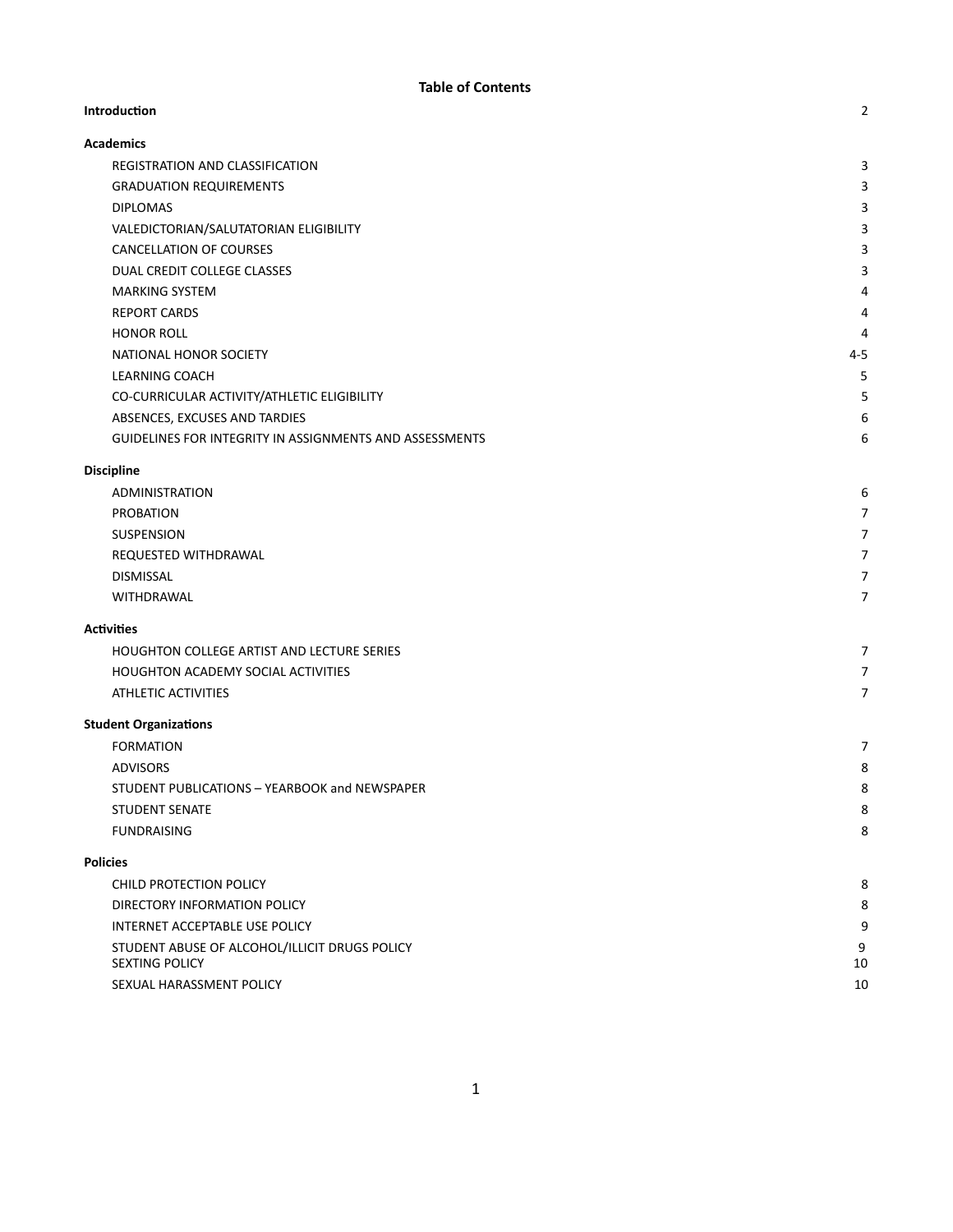# **Introduction**

Houghton Academy Online is an independent, Christian secondary school directly affiliated with Houghton Academy located in western New York state. The Board of Trustees expects the school to offer an environment that "models and communicates Christian community that reflects Core Values crucial to prepare students to live authentically, learn deeply, lead globally, and love boldly for the glory of God." Since 1883, Houghton Academy has nurtured secondary students in the following vital areas:

- 1. understanding the need for a personal commitment to Christ;
- 2. comprehending the importance of a life of service;
- 3. growing toward a mature understanding of our society, history, and natural worlds;
- 4. developing in physical ability and strength; and
- 5. exhibiting appropriate social courtesies.

The mission of Houghton Academy Online is to provide a college and career preparatory education within a Christian environment. For this reason the school holds a high standard of Christian living. Christ is the center of the Academy's purpose and program and the rules exist to preserve a strong Christian emphasis. These rules should not be construed as a statement of faith. We do not believe that Christianity is composed of rules. We do, however, recognize the need for an objective standard of conduct within which students are free to develop better relationships with Christ, with others, and with themselves. These standards can be divided into three separate categories.

First, there are standards and expectations which echo the timeless demands of the Ten Commandments and the ethical teachings of Christ. They are a direct result of the fact that Houghton Academy Online is founded, staffed, and supported by Christians who seek to create a Christian atmosphere for learning. They cannot change as long as we are truly a Christian institution. Included in this category are our expectations of honesty, sexual morality, respect of authority, and abstention from profanity/obscenity. We believe that anyone who desires a Christian education should be willing to submit to these imperatives.

A second group of rules originates in a particular time and cultural context. They reflect the practical applications of biblical principles of our founders and present administration, faculty and staff. They are not moral absolutes for all people in all times and places, but they represent firm convictions held by Academy employees and students. We expect conformity to these rules, not because it is the only Christian way, but out of respect for our own convictions, those of the Houghton community, our religious heritage and the scruples of our constituency.

Third, the greatest number of rules exists primarily for the creation of an orderly system in which large numbers of people interact and work together even in an online forum.

Houghton Academy is opposed to practices that contradict or hinder positive Christian testimony. Since the enrolled student has pledged to uphold the ideals and regulations of Houghton Academy, he is expected to abstain from immoral conduct, profanity, obscenity, and gambling. The use of tobacco, alcohol and drugs is prohibited to every student, including day, boarding and our online students, while registered in Houghton Academy, both before and during the regular school year and during vacation periods. Once having matriculated to Houghton Academy, it is expected that the conduct of a student shall at all times be consistent with the principles of the school, regardless of time, place, or occasion.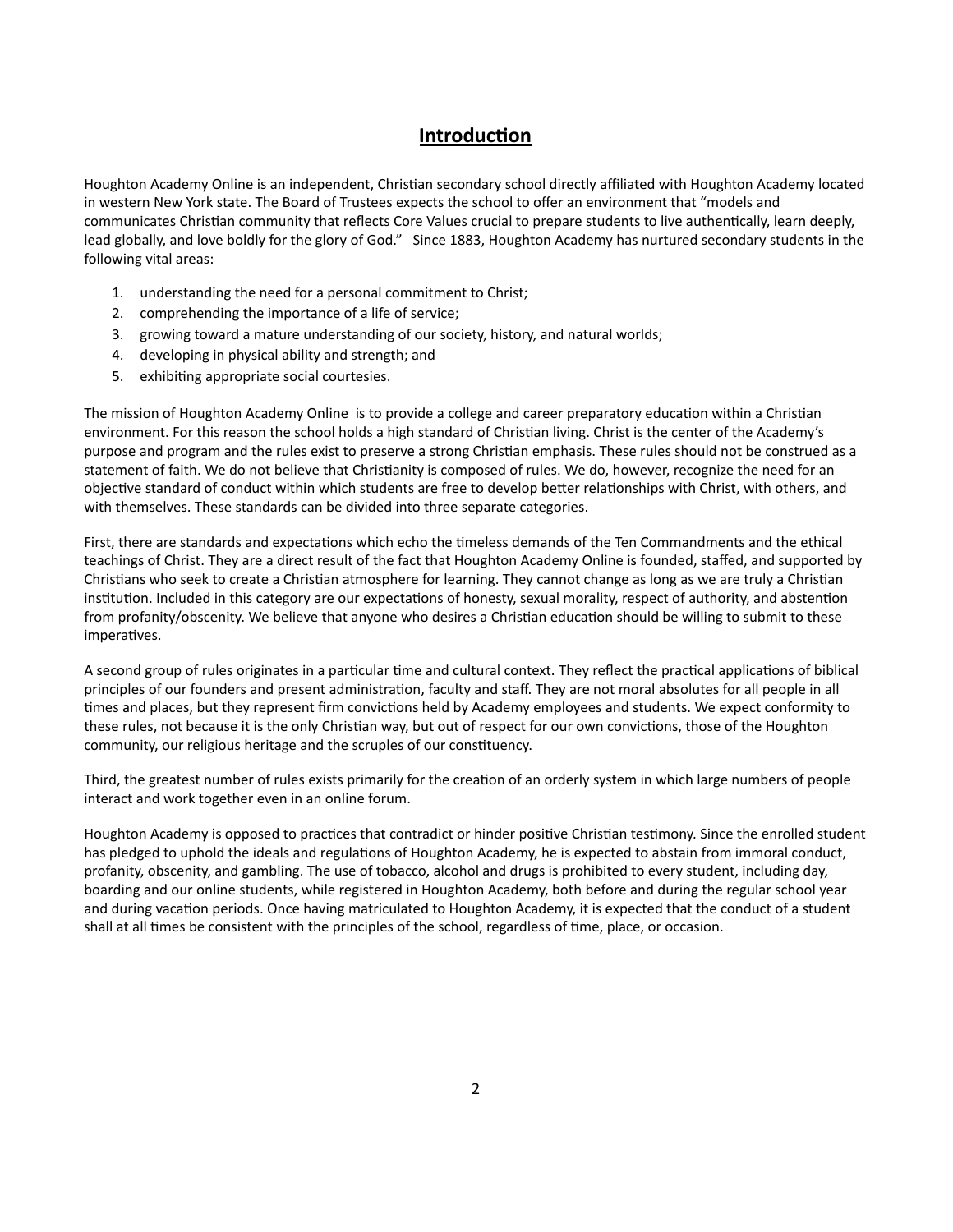# **Academics**

#### <span id="page-3-0"></span>**REGISTRATION AND CLASSIFICATION**

Enrollment and registration is done through the enrollment portal which may be accessed through the Houghton Academy Online landing page or directly through the school's website. Students will then be assigned a guidance counselor who will work with the student and their parents to finalize a course schedule.

## <span id="page-3-1"></span>**GRADUATION REQUIREMENTS**

Twenty-two credits (minimum) are required for graduation, including:

| English & Social Studies | 4 | credits (each) |
|--------------------------|---|----------------|
| Math & Science           | 3 | credits (each) |
| Foreign Language         |   | credits        |
| Physical Education       |   | credits        |
| Fine Arts                |   | credit         |
| Electives                |   | credits        |
|                          |   |                |

*NOTE: 0.5 Chrisan studies credit is required for each full year of Houghton Academy enrollment.*

#### <span id="page-3-2"></span>**DIPLOMAS**

Diplomas are bestowed only to students who have met the graduation requirements and who have completed their senior year at Houghton Academy Online or at our brick and mortar campus.

## <span id="page-3-3"></span>**VALEDICTORIAN/SALUTATORIAN ELIGIBILITY**

Any graduating Senior who has attended the Houghton Academy Online for the final two years of high school is eligible to be the valedictorian or salutatorian. Valedictorian and Salutatorian are determined by comparing overall weighted grade point average (college dual credit courses carry a 5.0 A+ weight). Consult with your guidance counselor for further details.

#### <span id="page-3-4"></span>**CANCELLATION OF COURSES**

Dropping a class requires consultation with the teacher and the approval of both the principal and parents. The drop/add period will be during the first three weeks of each semester. Students should initiate the drop/add process by consulting with their school counselor.

# <span id="page-3-5"></span>**DUAL CREDIT COLLEGE CLASSES**

The opportunity to earn college credits as a high school student offers a jump start on your college degree and provides significant savings over costs you would incur as a full or part time college student. Eligible students may take up to two dual credit college classes per semester through both Houghton College or Roberts Wesleyan College. A student must have the approval of the Academy administration to take a dual credit college class. Admission is also subject to available space in the particular college class. Students who take a college class will be guided through the college registration process by their guidance counselor. College fees accompany registration for dual enrollment courses.

Upon successful completion of a credit-bearing college course, a student earns both high school and college credits. Three (3) college credits generally equal one (1) high school credit. Grades received for college credits will be weighted accordingly and will be included in the computing of a student's high school grade average.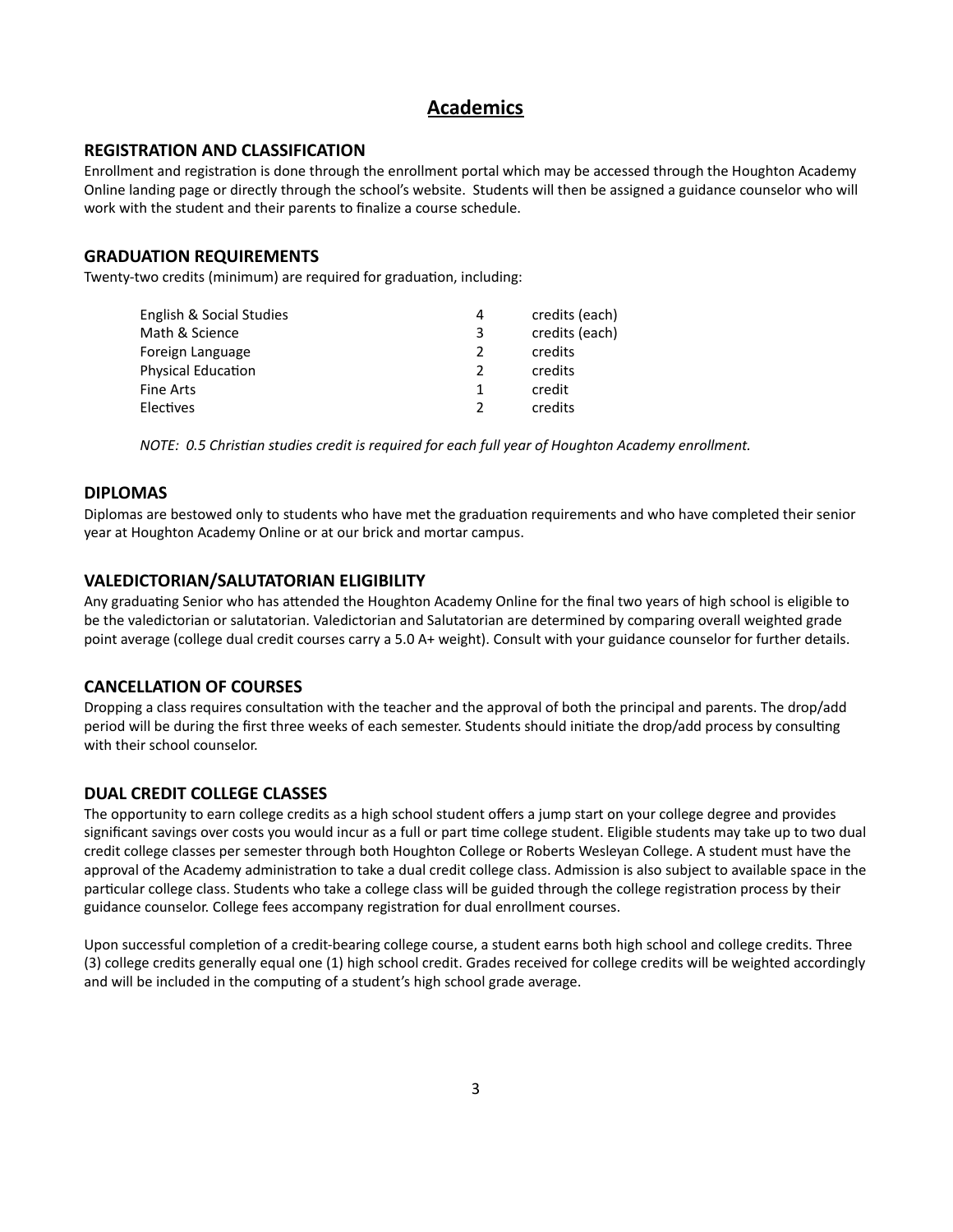#### <span id="page-4-0"></span>**MARKING SYSTEM**

The work of all grades is marked on a basis of 100, with 65 percent the lowest passing grade.

| А | $\Rightarrow$ | $92 - 100$ |
|---|---------------|------------|
| R | $\Rightarrow$ | $83 - 91$  |
|   | C ⇒           | - 74 – 82  |
| D | $\Rightarrow$ | $65 - 73$  |
| F | $\Rightarrow$ | below 65   |

## <span id="page-4-1"></span>**REPORT CARDS**

<span id="page-4-2"></span>Report cards are posted quarterly online through the Houghton Academy Online learning management system.

### **HONOR ROLL**

Students receiving an average each quarter of 90 percent or higher are designated as Honor Roll Students. An average of 95 percent or above earns the student High Honors designation. Honorable mention is given to students with an average between 87 and 89.9 percent. Honor Roll and High Honors students, with permission, are permitted to pursue other activities during study halls.

#### <span id="page-4-3"></span>**NATIONAL HONOR SOCIETY**

The Houghton Academy Online chapter (#13607) of the National Honor Society has been in existence since 1967. Students who transfer to Houghton Academy after being inducted into the National Honor Society at their previous school bring that membership with them. Each winter, eligible juniors and seniors are elected into the Honor Society by a majority vote of a faculty council. Honor Society members are responsible for a service project each semester.

#### **NHS** Selection Process

The NHS faculty council, composed of three (3) voting faculty members appointed annually by the Head of School, will select the members based on the following criteria as evaluated by all staff members:

- 1. To be eligible a junior or senior must have a minimum cumulative grade average of 88.
- 2. The candidate must have been in attendance for at least one semester.
- 3. The student will be selected based on scholarship, leadership, service, and character.

#### **Scholarship**

Each student, to be considered, has at least an 88 average. The NHS faculty council will consider the student's interest, effort, and maturity level toward learning.

#### **Character**

This area includes such items as response to authority, compliance with school rules, conducting oneself with integrity, maturity and personal responsibility.

#### **Service**

This is not always easily observed unless we work with the students in a service capacity. Service can be assessed by how the person sees and seeks to meet the needs of others in class, school and in the community.

#### **Leadership**

Leadership can be observed in a number of ways. If a person is diligent so that others take notice and follow, that is a form of leadership. If a person is a positive force in the school and community and takes initiative in planning things, that also is a form of leadership. When a student takes a stand for what he believes, that too is leadership. A person does not need to hold an elected position to exhibit leadership, although that would also be a consideration.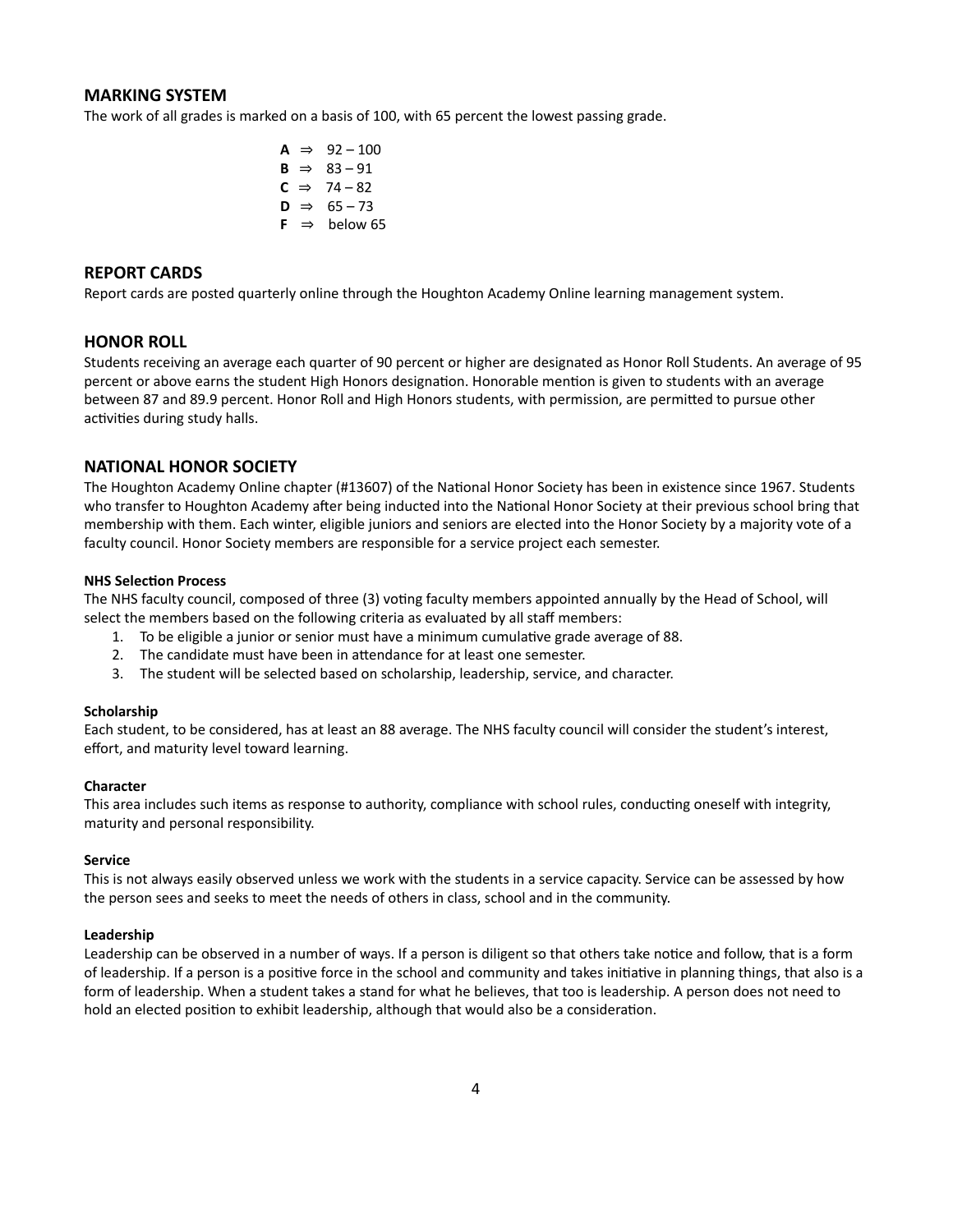#### **SUMMARY**

The National Honor Society places a premium on loyalty and commitment on the part of the student to the school. A NHS member's attitude toward and participation in school activities, from classes to co-curricular activities, should be positive and supportive. NHS members should set examples by participating in class and school-wide activities and encouraging others to do the same. With NHS privileges come some responsibilities. Failure to meet the following expectations for NHS members will result in the loss of some or all privileges.

- Maintaining a grade average of 88 or higher.
- Consistently attending NHS chapter meetings and meeting general expectations.

Houghton Academy Online holds a high standard for selection to membership in the NHS. It is clearly recognized that not everyone is able to achieve the qualifying grade average but everyone is capable of growing in character, service, leadership and attitude toward learning. All are encouraged to pursue such growth, which is pleasing to God and man.

## <span id="page-5-0"></span>**LEARNING COACH**

The learning coach plays an active and important role in your education. Oftentimes a learning coach is the parent, guardian, a family member or trusted friend. This important individual will support, guide and encourage you throughout your education in the following ways:

- Communicate with teachers
- Ensure you remain on track with your coursework and assignments
- Work with your child to develop time management skills
- Offer counsel, encouragement and direction as needed

Once you are approved for enrollment, your Learning Coach will receive the Registration Email to complete the Learning Coach and student(s) account setup process. This email is usually received within  $24 - 48$  hours after a student has been approved. This email contains all of the information needed to complete the Account Setup process which will provide access to the Online School.

If you have not received a Registration email and it has been more than 48 hours since your student's approval, please check your **SPAM** folder as it may have been directed automatically.

- The email will be sent from Registration@k12.com to the email address assigned to the person designated as the Learning Coach. This information was provided during the Enrollment Process on the student's application.
- The subject line of the email will be **"Welcome! Set Up Your K12 Online School Accounts"**

# **CO-CURRICULAR ACTIVITY/ATHLETIC ELIGIBILITY**

New York State Public High School Athletic Association (NYSPHSAA) permits students enrolled full time in an online educational program to participate in interscholastic athletics provided all other eligibility requirements are met. Additionally, Houghton Academy Online offers a variety of co-curricular clubs and activities in which students may participate.

While participating in interscholastic athletics or co-curricular activities, students are expected to maintain a grade average of 65 or above in all classes. If a student's average is below 65 (in any class) they are placed on academic probation and may not participate until the grade in that subject is passing.

While on academic probation, students who are members of a school athletic team may practice with the team during the probationary period. For games, student-athletes on probation will sit on the bench with their team. Students who are members of a drama/musical cast and are on probation may participate in practices while raising their average. Depending on a variety of factors, participation in the final production will be determined by the principal.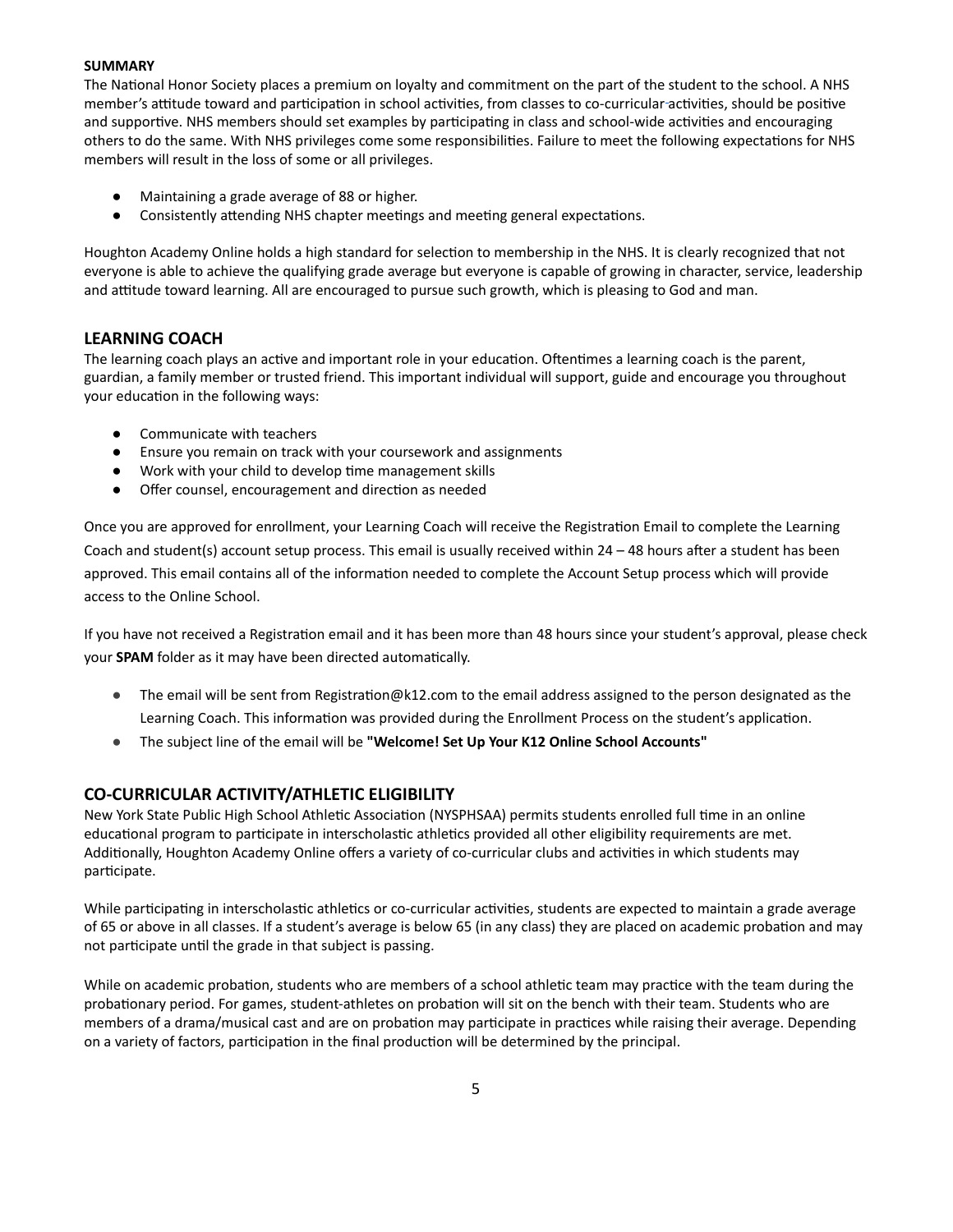#### <span id="page-6-0"></span>**ABSENCES, EXCUSES AND TARDIES**

Regular attendance and participation in your academic courses is critical in your learning and success. Students should be in attendance at all scheduled classes and should utilize their teachers' scheduled office hours as needed to further your academic growth.

In the event a student is absent from scheduled class time, that student should communicate directly with their teacher to clarify absence and take the initiative to address missed instruction and work. When possible, if a student knows of an impending absence, they should speak to their teacher ahead of time.

#### **GUIDELINES FOR INTEGRITY IN ASSIGNMENTS AND ASSESSMENTS**

You will be asked to submit written or oral assignments for teachers to grade. Your written work must be completely free of plagiarism. Plagiarism means using someone else's information, work, graphics, ideas or phrases without indicating the source of the information with quotation marks and citations, where appropriate. Be sure to ask your teacher if you have questions regarding citing sources.

Assessments, such as quizzes and tests are a critical part of your academic program. They offer important information about your progress toward mastery. This information is helpful only if it is accurate by representing your work and only your work

Unless otherwise instructed by your teacher, you are expected to honor the following principles when taking assessments:

- ❏ You and only you alone will take the assessment
- ❏ You will not copy or redistribute any part of the assessment electronically, verbally, or on paper
- ❏ You will treat the assessment as a "closed book" meaning that you may not use any textbooks, references, or other materials (printed or electronic) during the assessment - unless your teacher otherwise instructs ( for example, you are specifically told to refer to certain pages in a book as part of your assessment)
- ❏ You will treat the assessment as a "single browser" meaning that during the assessment you may not log in a second time to your course or open your course related materials on another browser or computer
- ❏ Your answers will represent your work and only your work, free of any outside assistance. You will not plagiarize in any way.
- ❏ You will not confer with other students, family members or acquaintances, either in person or through electronic communication, during the assessment.

Unless your teacher or written directions inform you of exceptions, you are expected to follow these principles while completing written or oral assignments and taking assessments. Only by honoring these principles can you assure both academic and personal integrity.

<span id="page-6-1"></span>Violation of these principles will result in a grade of 0% on that assignment, parental notification and potentially further disciplinary action.

# **Discipline**

#### <span id="page-6-2"></span>**ADMINISTRATION**

Academy administration, by guiding the faculty and staff, is responsible to ensure implementation of policies related to student deportment. Faculty and staff are responsible to implement school policy in cooperation with the administration. The administration reserves the right to make decisions regarding discipline in situations that are not covered in this handbook.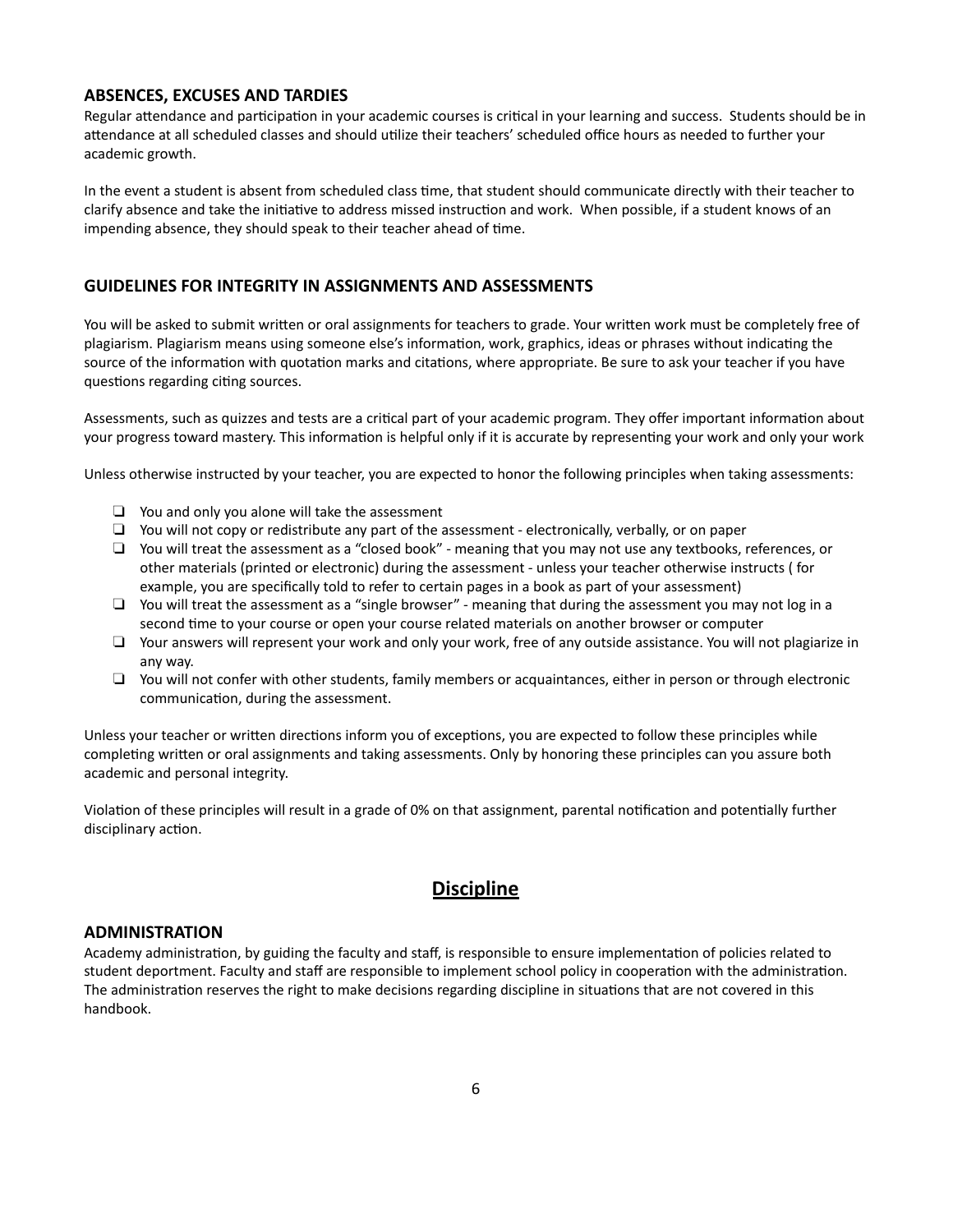#### <span id="page-7-0"></span>**PROBATION**

Probation is a disciplinary procedure designed to provide adequate time and opportunity to a student who does not manifest the desired attitude and/or conduct that is the essence of established standards of the Academy. Failure on the part of the student to take advantage of this period of conditional residence may cause removal from enrollment. Probation may be academic and/or behavioral in nature.

#### <span id="page-7-1"></span>**SUSPENSION**

This is the temporary severing of the student's connection with the Academy, involving his right to return at the end of the stated period with or without conditions.

#### <span id="page-7-2"></span>**REQUESTED WITHDRAWAL**

This involves asking a student to voluntarily withdraw from the Academy, without this request or any action being noted on transcripts issued. Whenever it becomes clear that a student does not properly regard Houghton Academy's patterns of social or religious life, does not cooperate fully in the maintenance of procedural patterns, or has not made a happy adjustment to boarding life at the Academy, he may be asked to leave, without any specified behavioral or academic violation.

#### <span id="page-7-3"></span>**DISMISSAL**

<span id="page-7-4"></span>This is the severing of the student's enrollment at the Academy, with no time period stated for consideration of return.

#### **WITHDRAWAL**

<span id="page-7-5"></span>A student may officially withdraw from the Academy if the parent submits a withdrawal form. Prior to submitting the form, a student should confer with administration.

# **Activities**

## <span id="page-7-6"></span>**ARTIST AND LECTURE SERIES**

The Houghton College Artist Series is an outstanding opportunity for Academy students to attend a series of artistic exhibits, concerts and speakers. Many of these events are made available to registered Houghton Academy students. Our students are encouraged to explore these enrichment opportunities which are posted on the Houghton College website.

#### **HOUGHTON ACADEMY SOCIAL ACTIVITIES**

Houghton Academy Online students will be nofied through the school website and/or through email of events throughout the year to which registered students are invited.

#### **INTERSCHOLASTIC ATHLETICS**

New York State Public High School Athletic Association (NYSPHSAA) requires students to be residents of NYS and be enrolled full-time in a secondary school in order to be eligible to participate in interscholastic athletics. Full-time students may participate on Houghton Academy interscholastic athletic teams provided all eligibility requirements are met.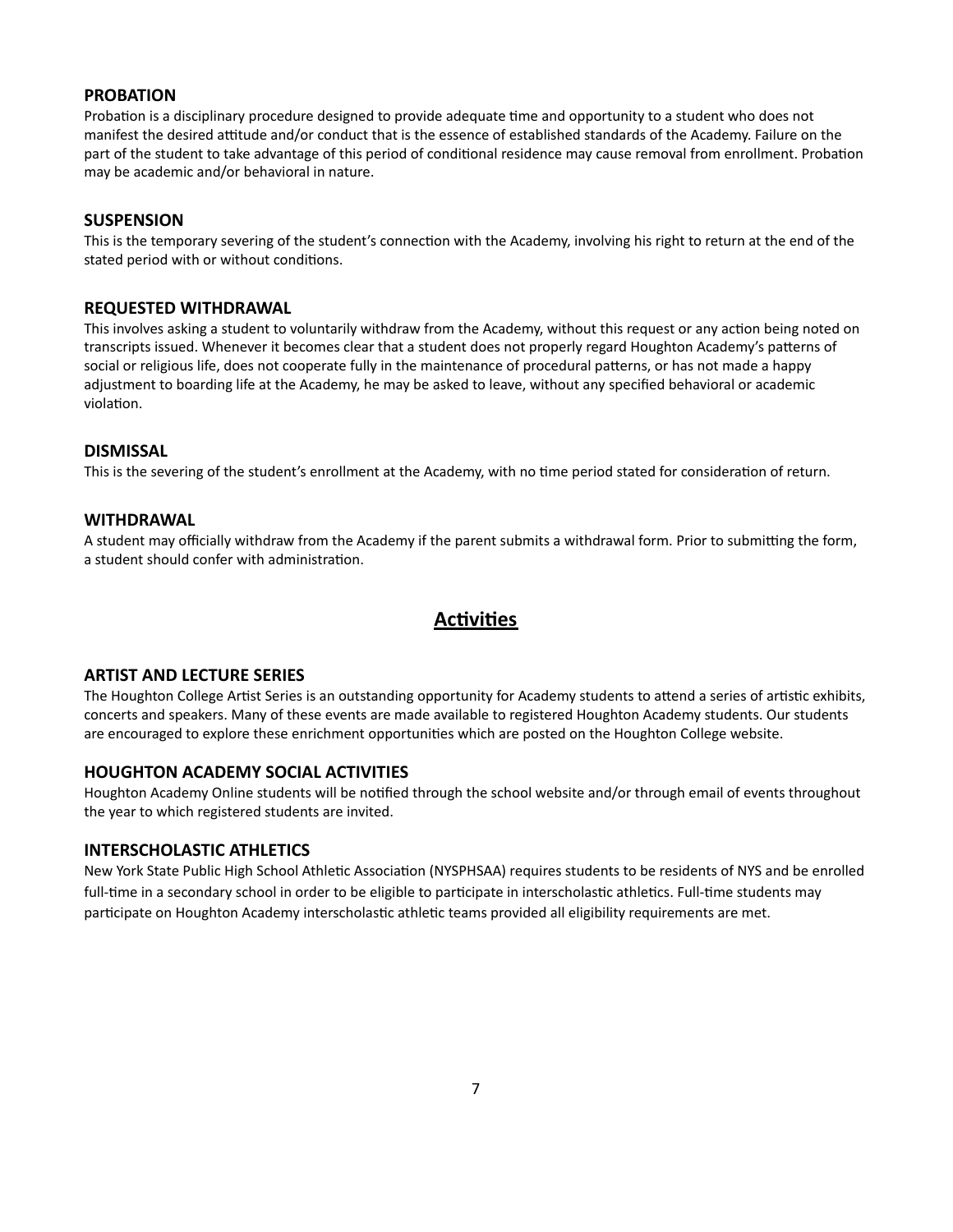# **Student Organizations**

#### <span id="page-8-1"></span><span id="page-8-0"></span>**FORMATION**

Students may organize clubs or group activities under the sponsorship of a faculty advisor through the approval of the administration. Requests for such organizations are to be submitted in writing for administrative consideration, giving the name and outlining the nature, purpose, and procedures of the proposed organization.

#### <span id="page-8-2"></span>**ADVISORS**

Each official student activity is assigned an advisor in accordance with the constitution of the organization. Advisors are faculty, staff members, or approved volunteers and they assume responsibility for the supervision of the group.

# <span id="page-8-3"></span>**STUDENT PUBLICATIONS – YEARBOOK and NEWSPAPER**

Students may choose to join an elective class "Student Publications" in which they will assume leadership in the development of an annual yearbook. This class will also publish "An Online Thumbprint," a bi-weekly student newspaper.

## <span id="page-8-4"></span>**STUDENT SENATE**

The Student Senate is a student organization advised by a faculty member that represents student body matters or proposals to Academy administration and is responsible for envisioning, planning and facilitating chosen social and service opportunities. The process to elect officers and representatives will be established by a committee of interested students representing all grade levels and under the guidance of the Student Senate advisor. This committee will establish and codify responsibilities, eligibility requirements and procedures in a Student Senate constitution during the 2020-2021 school year.

## <span id="page-8-5"></span>**FUNDRAISING**

<span id="page-8-6"></span>Any fundraising initiatives at Houghton Academy Online must be approved and monitored by the administration. Students or groups who have questions/ideas regarding fundraising should contact their class or co-curricular organization advisor.

# **Policies**

# <span id="page-8-7"></span>**CHILD PROTECTION POLICY**

Houghton Academy considers the safety and protection of its students as a primary responsibility. A student may safely **speak with any employee about an unsafe or abusive situaon.** As soon as the Academy becomes aware of an unsafe situation, it will address it promptly and appropriately. Such situations include activities that expose a student to mistreatment of any kind, including emotional abuse, physical neglect or abuse, and sexual abuse. "Addressing the situation" includes school reports to appropriate government authorities and agencies.

Students should be aware that:

- 1. Houghton Academy employees and volunteers are mandated to receive and report immediately to the Child Protection Team any knowledge or reasonable suspicion they have that child abuse or neglect is occurring (or has occurred) to an Academy student, regardless of where it has taken place;
- 2. Houghton Academy requires its employees to submit a written preliminary report within 24 hours of their awareness of abuse suspicions or allegations;
- 3. Houghton Academy will pursue and investigate all allegations, even if the alleged victim does not personally want the allegation investigated;
- 4. Houghton Academy will not allow the alleged offender and victim to confront each other; and
- 5. Houghton Academy, while respecting "presumption of innocence," recognizes that the internal investigation of Houghton Academy is not part of any criminal/judicial system and thus does not require the same legal protections of the alleged offender.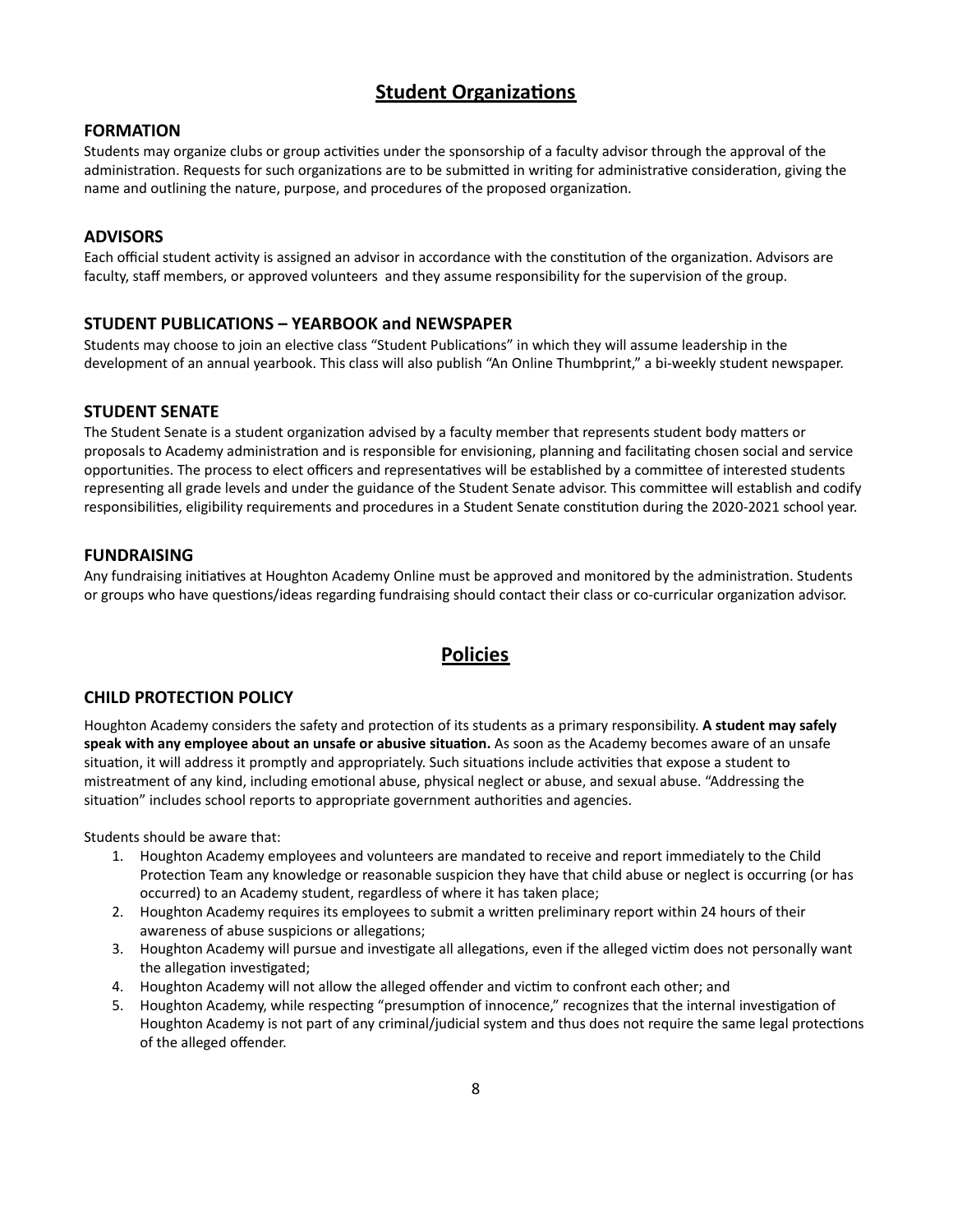## <span id="page-9-0"></span>**DIRECTORY INFORMATION POLICY**

The following information is considered "directory information" (under terms of the "Family Educational Rights and Privacy Act") and may be published or disseminated as appropriate: name of student and parents; home address; home phone number; student's birth date; email address(es); class schedule; height and weight (for students involved in athletics); dates of attendance; honors and awards; clubs and teams to which the student belongs; pictures of the student participating in school events.

These events may be displayed on the Houghton Academy Online website, Facebook site and in marketing materials. Houghton Academy may also release such directory information to college or other recruiters.

Parents who prefer that any or all of this information not be released (for example, in the official student directory), should notify the school office in writing at the outset of the school year, indicating which information is not to be classified as "directory information."

#### <span id="page-9-1"></span>**INTERNET ACCEPTABLE USE POLICY**

#### **Guidelines And Regulations**

- 1. Access entails responsibility. Users are responsible for good behavior on school computer networks just as they are in a classroom or a school hallway. General school rules apply.
- 2. All users are responsible for everything that happens during a session on the Internet.
- 3. Users should change passwords regularly to avoid easily guessed passwords.
- 4. Users should conserve system resources by frequently deleting email messages and unused files.
- 5. Students should notify an adult whenever they come across information or messages that are dangerous, inappropriate, or make them feel uncomfortable.

#### **Unacceptable Activities**

- 1. Accessing, sending, storing, or displaying of offensive, pornographic or obscene messages or pictures
- 2. Using obscene language
- 3. Harassment, hate mail, discriminatory comments, insulting remarks or attacking others
- 4. Illegal, unethical acts, including the use of the link to gain unauthorized access to other systems on the network
- 5. Plagiarism, file sharing, application sharing, and the illegal distribution of software, otherwise known as pirating
- 6. Giving out personal information (name, address, telephone number), without permission, to people contacted via the network
- 7. Violating copyright laws
- 8. Using others' passwords or sharing your password with others
- 9. Trespassing in others' folders, work or files
- 10. Employing the network for commercial purposes

#### **Sanctions**

- 1. Violations may result in a temporary or permanent loss of access.
- 2. Additional disciplinary action may be assigned.
- 3. Houghton Academy Online reserves the right to discipline a student for off-campus actions if the actions are intended to adversely affect the safety and well-being of another student.
- 4. When applicable, law enforcement agencies may be involved.

# **STUDENT ABUSE OF ALCOHOL / ILLICIT DRUGS POLICY**

Student abuse of alcohol or illicit drugs is incompatible with the purposes and objectives of Houghton Academy Online, as well as being detrimental to the health and well-being of the student. Such substance abuse may result in a suspension or expulsion. Should the student be allowed to remain in school, the Academy reserves the right to require random drug